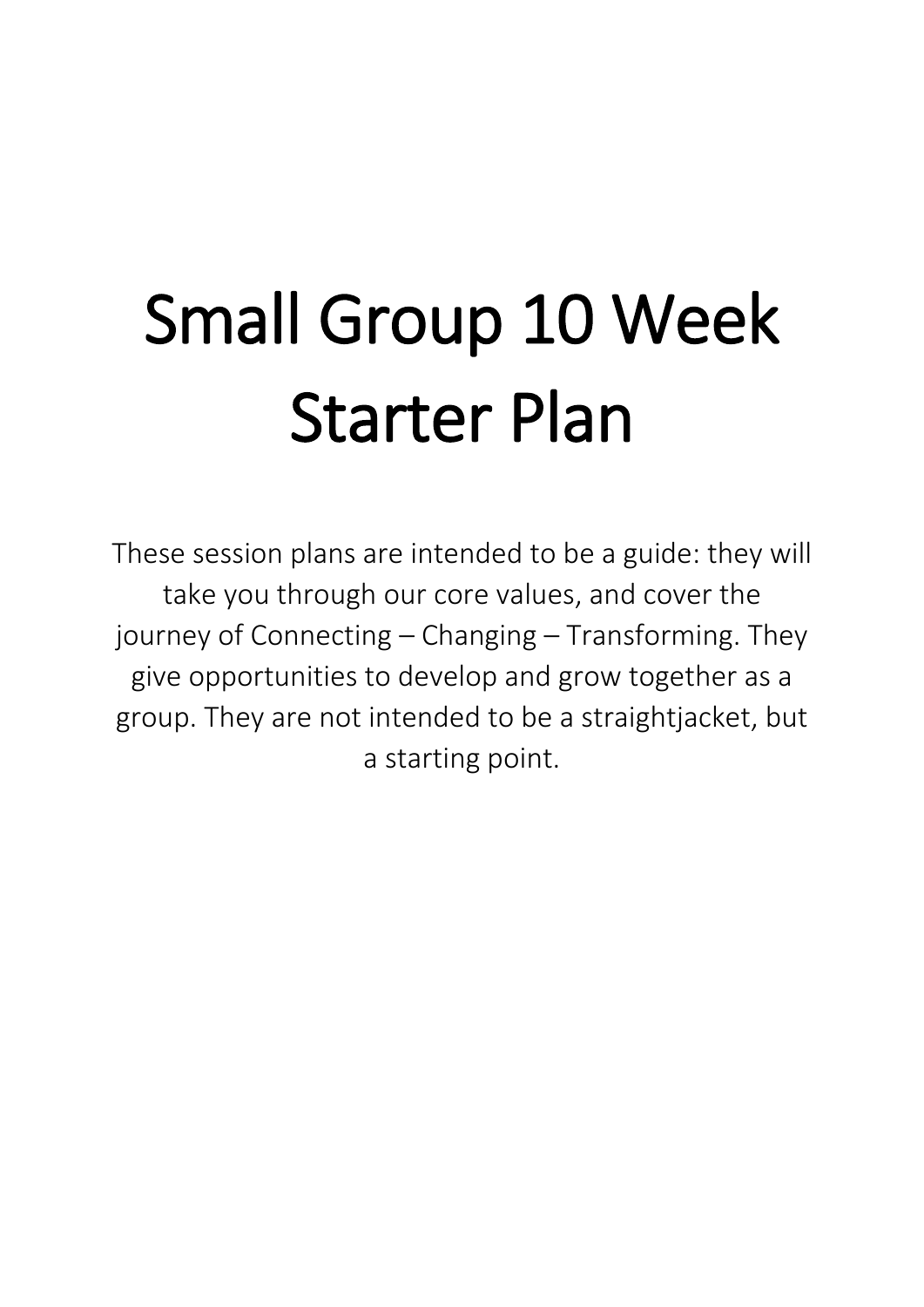| Session 1: What we believe                    |                       |
|-----------------------------------------------|-----------------------|
| Aims:                                         | <b>Bible Passage:</b> |
| To start to get to know each other            | Acts 13:16-39         |
| To understand a bit about each other's faith  |                       |
| journey so far                                |                       |
| To find point of connection despite differing |                       |
| experiences                                   |                       |
|                                               |                       |
|                                               |                       |
|                                               |                       |

# Warm up

Allow 15-20 minutes for people to arrive, have refreshments and get chatting. Introduce yourself as the group leader.

#### Prayer

Pray briefly to focus on God at the start of the session.

#### **Discussion**

- 1. What do we hope to get out of a small group? If you have a quieter group, or a new group, you may like to do this as a post-it storm while you play some music. Make a note of the responses – you may like to go back through them later in the course.
- 2. Share your faith journey so far as briefly as possible.
- 3. Read Acts 13:16-39. Ask your group to consider the Spiritual Belief and Attitude Statements. Briefly discuss these if you like.

#### Response

You may like to use the Alpha swimming pool to ask people where they are in terms of their journey of faith. You may also like to read The Creed together as a statement of faith.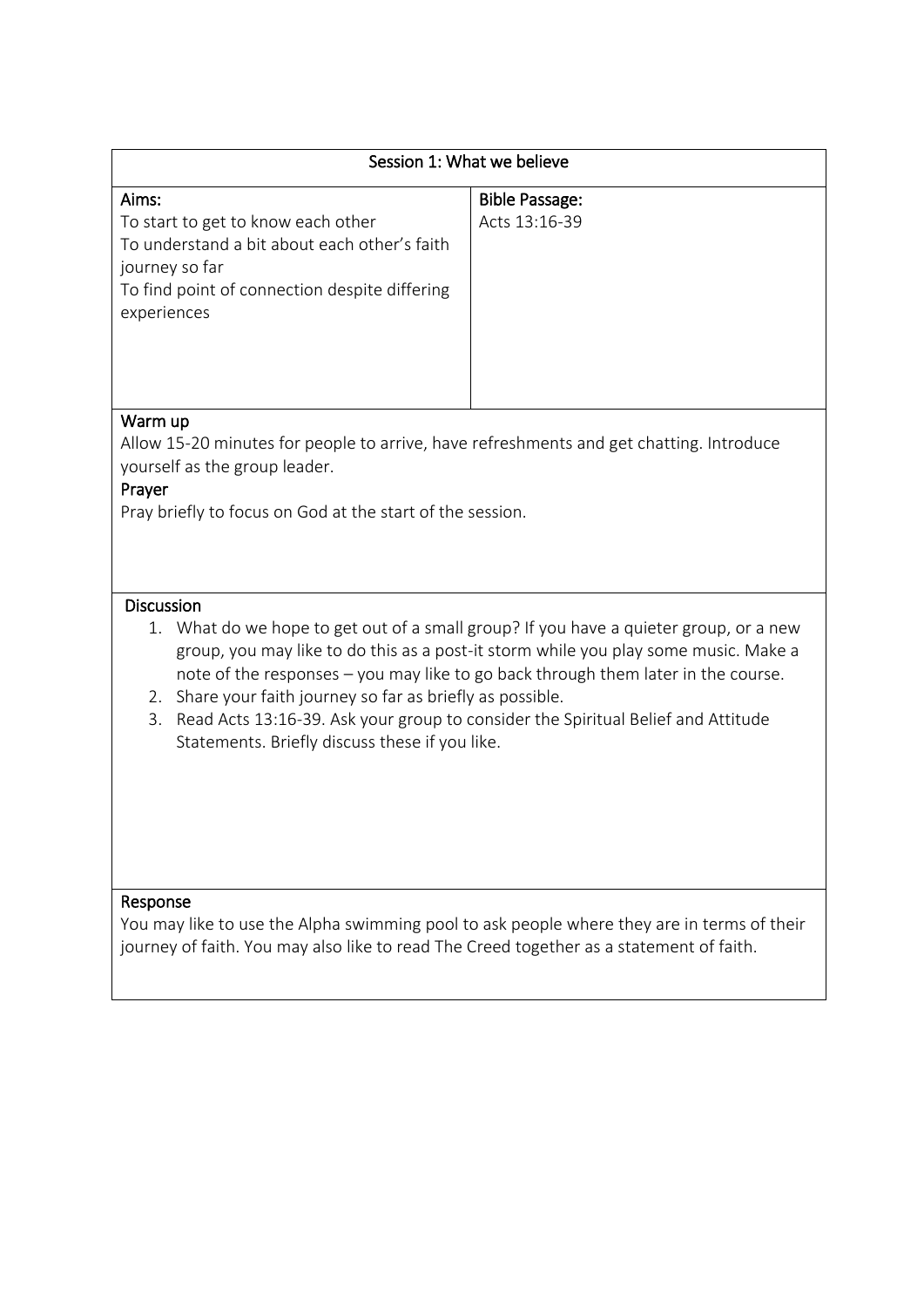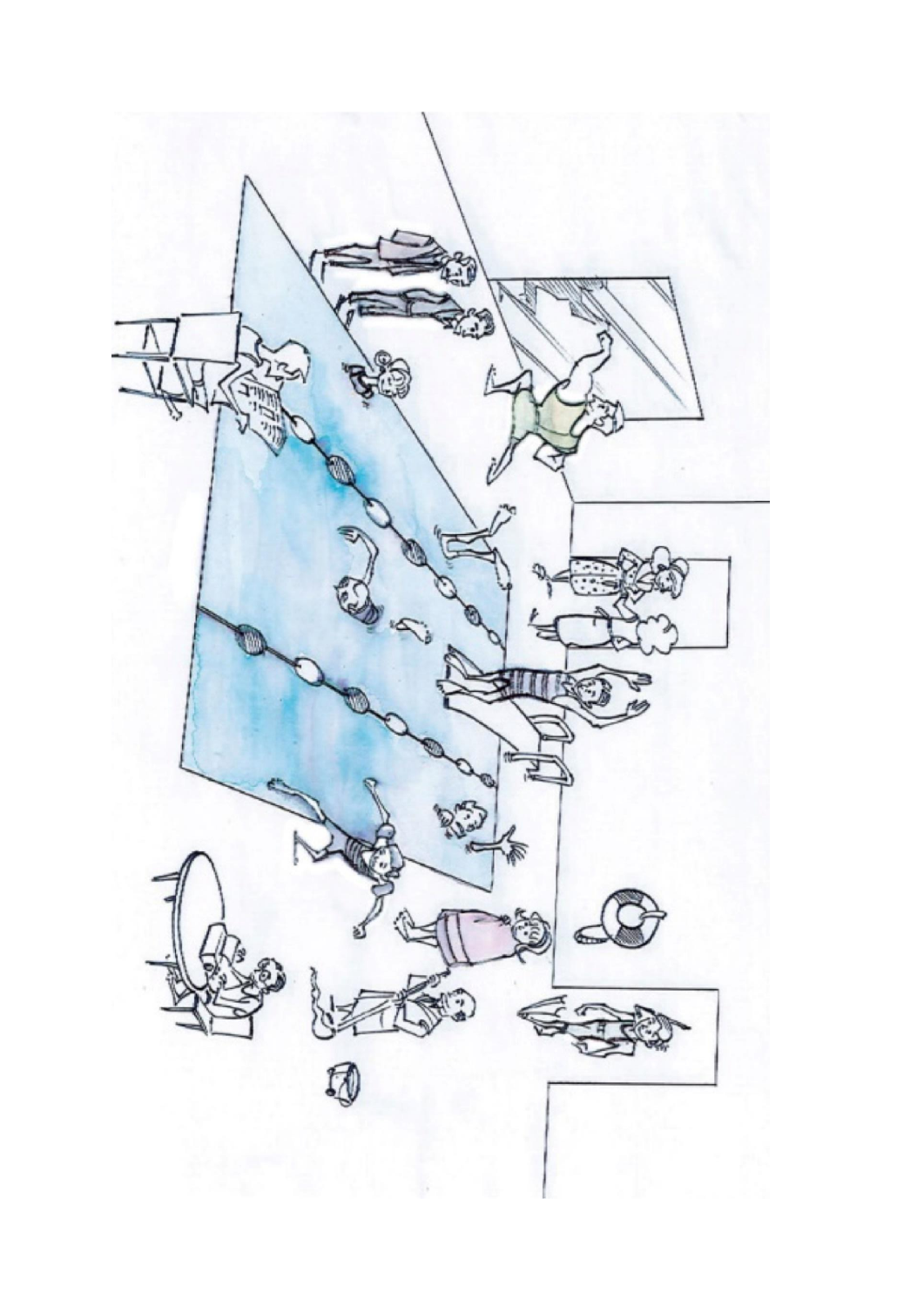#### **Spiritual Belief and Attitude Statements**

- 1. Salvation by Grace: I believe nothing I do or have done can earn my salvation (Ephesians 2:8-9)
- 2. The Trinity: I believe the God of the Bible is the one true God Father, Son and Holy Spirit. (2 Corinthians 13:14)
- 3. Personal God: I believe God is actively involved in my life (Psalm 121)
- 4. Christ Is First: I desire Jesus to be first in my life (Matthew 6:33)
- 5. Authority of the Bible: I believe the Bible has decisive authority over what I say and do (2 Timothy 3:16-17)
- 6. Identity in Christ: I exist to know, love and serve God (John 1:12-13)
- 7. Stewardship: I believe a Christian should live a sacrificial life that is not driven by pursuit of material things (1 Timothy 6:17-19)
- 8. Giving Away My Life: I am willing to risk everything that is important in my life for Jesus Christ (Romans 12:1-2)
- 9. Giving Away My Faith: I pray for non-Christians to accept Jesus Christ as their Lord and Saviour (Ephesians 6:19-20)
- 10. Giving Away My Time: I give away my time to serve and help others in my community. (Colossians 3:17)
- 11. Giving Away My Money: My first priority in spending is to support God's work (2 Corinthians 8:7)

From 'Move: What 1000 Churches reveal about spiritual growth' by Greg L Hawkins and Cally Parkinson.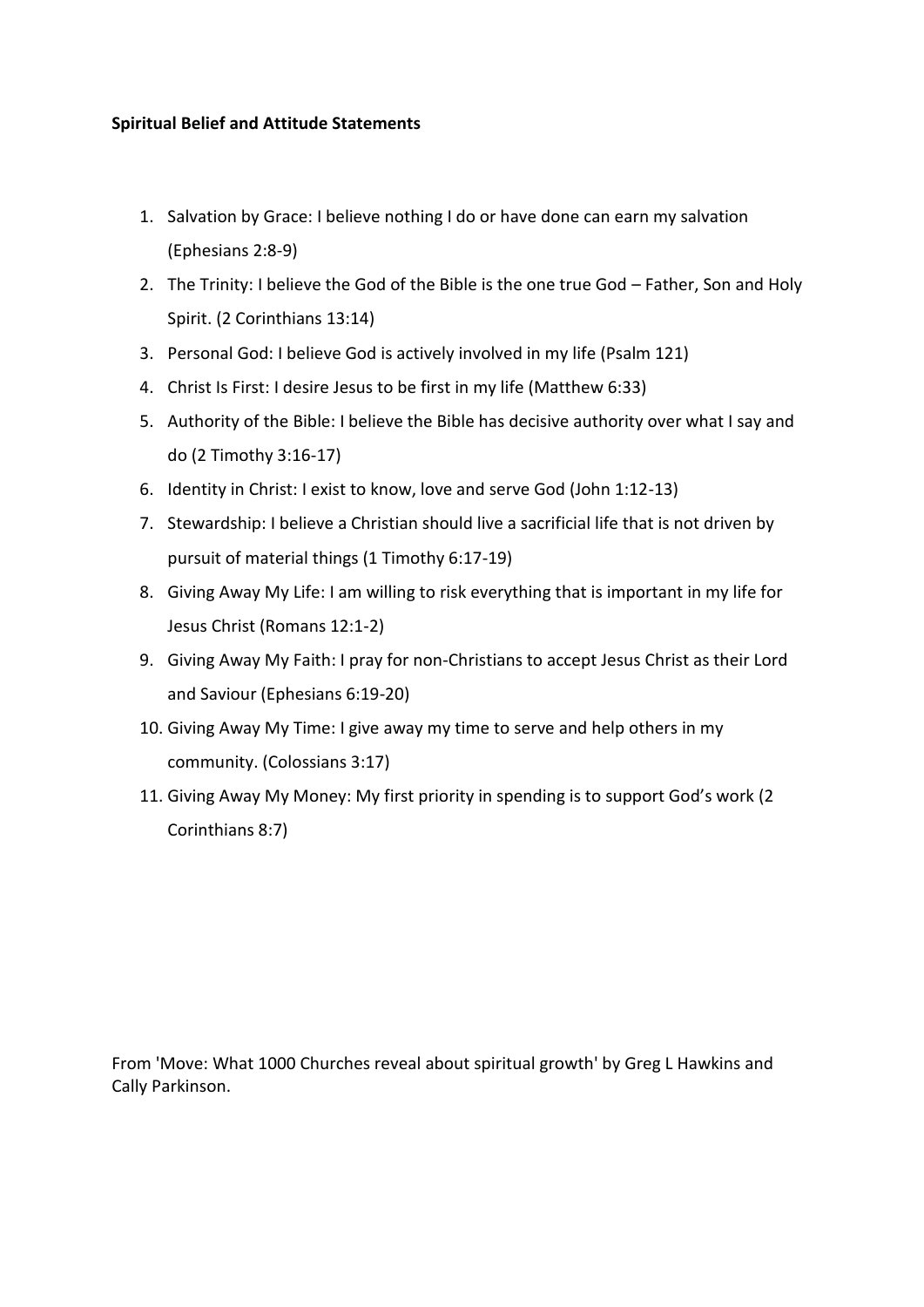| Session 2: Worship                                                                                                                                                                                        |                       |
|-----------------------------------------------------------------------------------------------------------------------------------------------------------------------------------------------------------|-----------------------|
| Aims:                                                                                                                                                                                                     | <b>Bible Passage:</b> |
| To share some of our experiences of church<br>To gain an understanding of worship despite<br>differing preferences                                                                                        | Deuteronomy 6:1-6     |
| Warm up<br>Describe your most memorable church service or experience of worship. What made it so<br>significant?                                                                                          |                       |
| <b>Discussion</b><br>Read through the Bible passage. Give everyone a print out of verses 4 and 5 and<br>ask them to consider all the connotations and implications of each individual word<br>and phrase. |                       |

- 2. Share what you've discovered about God through this study.
- 3. How does sung worship help us to focus on God? What other forms of worship are there?

#### Response

Suggest everyone brings some worship to start the next few weeks e.g. a song, a photograph, a poem.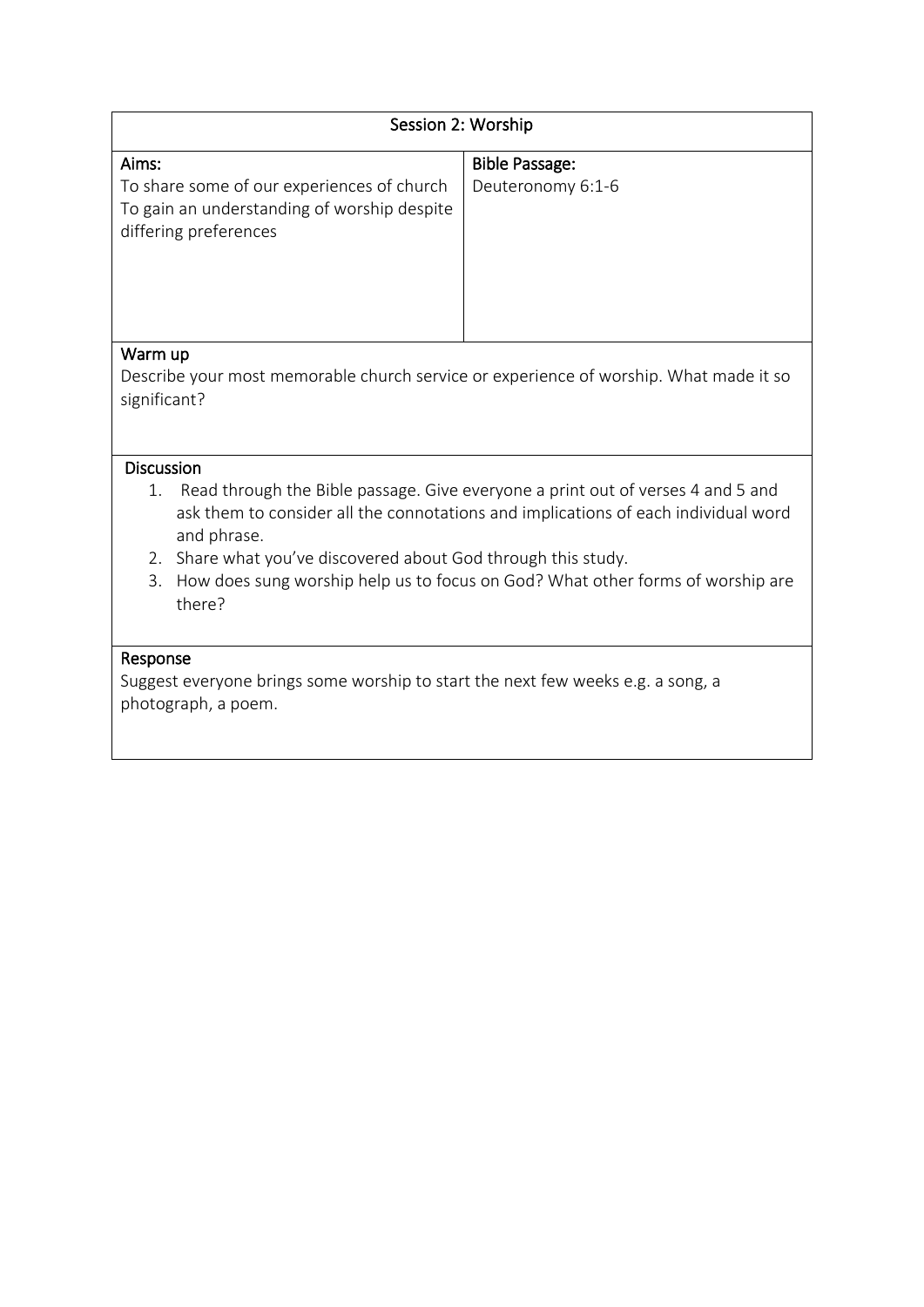| Session 3: Prayer                                                                       |                                                                                |
|-----------------------------------------------------------------------------------------|--------------------------------------------------------------------------------|
| Aims:                                                                                   | <b>Bible Passage:</b>                                                          |
| To develop each other's confidence in                                                   | Romans 8:26-28                                                                 |
| praying together.                                                                       |                                                                                |
|                                                                                         |                                                                                |
| Warm up                                                                                 |                                                                                |
| Listen to a song or something else to inspire worship and focus.                        |                                                                                |
|                                                                                         |                                                                                |
| <b>Discussion</b>                                                                       |                                                                                |
| 1.                                                                                      | Remind the group that we are focusing on different ways to connect to God. How |
| do we connect to God best?                                                              |                                                                                |
| 2. What's your experience of prayer?                                                    |                                                                                |
| Depending on the group's responses, try different ways of praying together:<br>3.       |                                                                                |
| Praying in smaller groups of 2-3 people                                                 |                                                                                |
| Prayer walking around your neighbourhood<br>$\bullet$                                   |                                                                                |
| Spend time praying for one another without any prayer requests and listen for           |                                                                                |
| words of knowledge for that person                                                      |                                                                                |
| All pray out loud at the same time                                                      |                                                                                |
| Pray for the person on your left                                                        |                                                                                |
| Use 1 sentence prayers                                                                  |                                                                                |
| Use prepared or pre-written prayers                                                     |                                                                                |
| Spend time researching and praying into a single issue (e.g. climate change) or a       |                                                                                |
| single place (e.g. your street).                                                        |                                                                                |
| Set up simple prayer stations where you meet                                            |                                                                                |
| Use PRAY: Pause, Reflect and Respond, Ask, Yield                                        |                                                                                |
|                                                                                         |                                                                                |
|                                                                                         |                                                                                |
| Response                                                                                |                                                                                |
| Try starting a small group prayer journal, or a small group WhatsApp to share prayer    |                                                                                |
| requests. Commit to revisiting it every few weeks to give thanks for what God has done. |                                                                                |
|                                                                                         |                                                                                |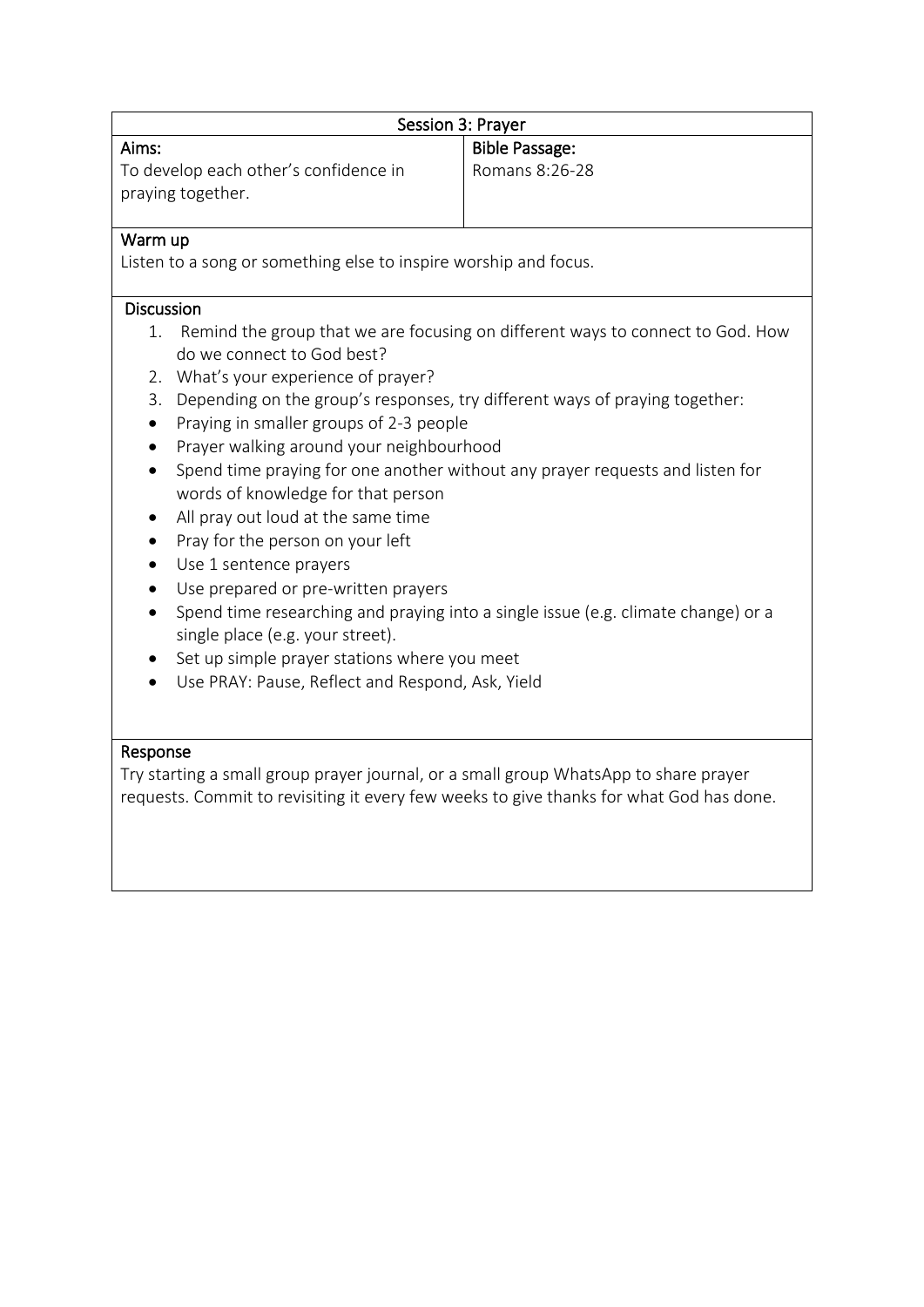| Session 4: The Bible                                                  |                       |
|-----------------------------------------------------------------------|-----------------------|
| Aims:                                                                 | <b>Bible Passage:</b> |
| To encourage and support one another in<br>reading the Bible.         | Matthew 4:1-11        |
| Warm up                                                               |                       |
| Share a moment where you've seen Scripture directly impact your life. |                       |

#### **Discussion**

- 1. How does the Bible sustain us?
- 2. What helps you to spend time reading the Bible?
- 3. What gets in the way of you reading the Bible?
- 4. How can we develop a personal plan or rhythm for reading the Bible?
- 5. How can our group support each other in reading the Bible?

#### Response

Choose a book of the Bible you would like to read over the next few weeks. If you want to, you could commit to reading a few verses each day and discussing it. If not, plan to study that book as a group in the future.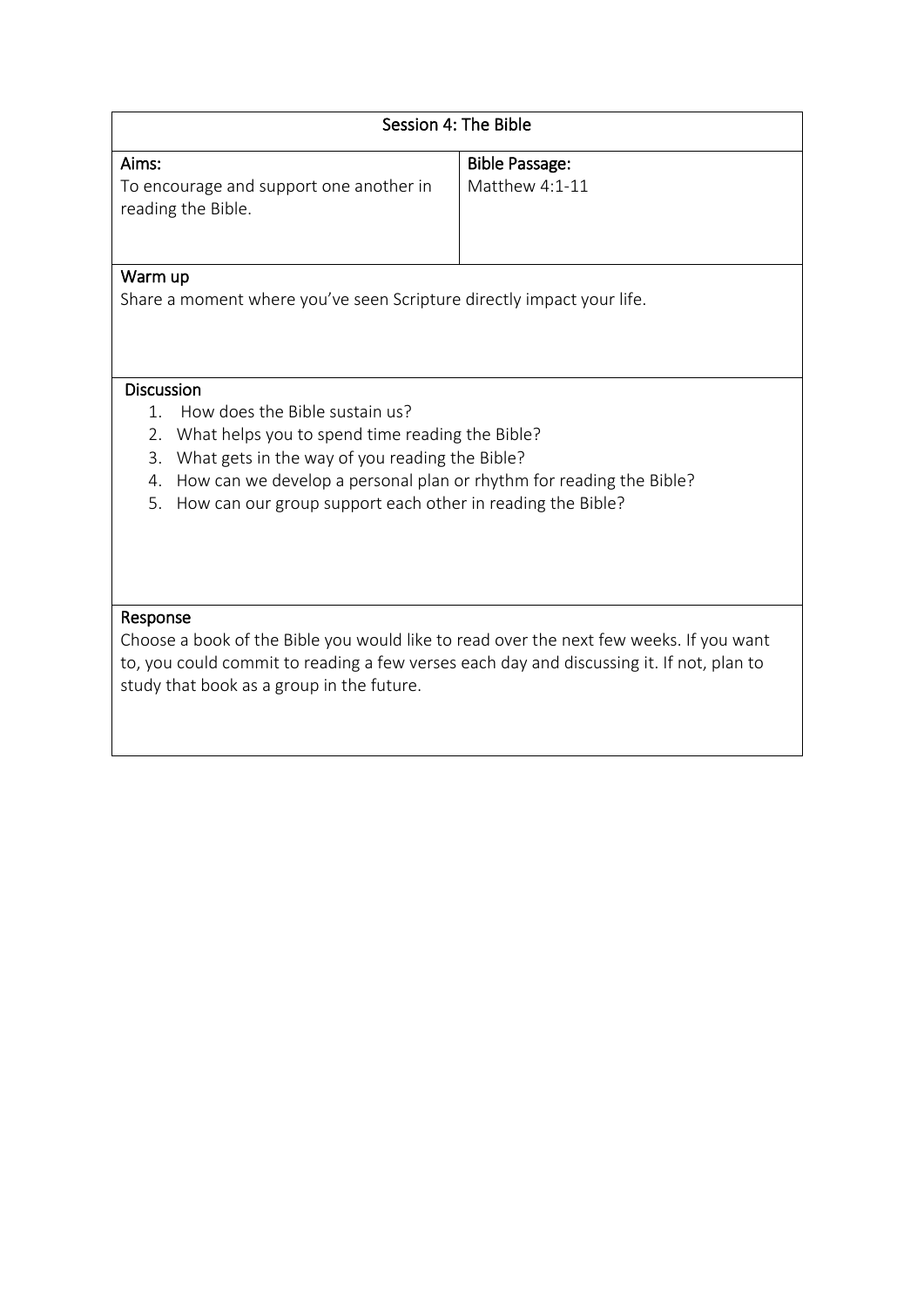| Session 5: Identity                  |                       |
|--------------------------------------|-----------------------|
| Aims:                                | <b>Bible Passage:</b> |
| To understand and know our value and | John 1:1-14           |
| identity in Christ                   |                       |
|                                      |                       |
|                                      |                       |

# Warm up

Share in a time of worship together.

Imagine you're walking down the street and you find a lottery ticket on the ground. This is the powerball jackpot winning ticket. You are instantly a millionaire! How would this change your life? What would happen if when you picked up the ticket you didn't know it was real, so you never redeemed it?

2 Corinthians 5:17 tells us that if anyone is in Christ they are a new person – the old is gone and the new is come. They have a whole new identity and that is far better than winning the lottery! But sometimes we don't know what is true about us. Today we are going to look at some of the things God says about the new you.

#### Discussion

1. Read [Ephesians](https://www.biblegateway.com/passage/?search=Ephesians+2%3A1-3&version=NIV) 2:1-3.

- What does this passage say about what is true of us before we know Christ?
- In what way can you relate to this?

2. Read [Ephesians](https://www.biblegateway.com/passage/?search=Eph+2%3A1-10&version=NLT) 2:4-10. What does this passage say happens to us after we come to know Christ?

3. In verse 10, how does God describe us and his purpose for us?

4. What does it mean to you that God thinks of you as a masterpiece?

5. Read Ezekiel [36:25-27.](https://www.biblegateway.com/passage/?search=Ezekiel+36%3A25-27&version=NIV) What are some changes that happen when we come to know God?

6. Read 2 [Corinthians](https://www.biblegateway.com/passage/?search=2+Corinthians+5%3A21&version=NIV) 5:21. What does this passage say?

#### Response

Take a look at the "Who I Am In Christ" sheet. It lists the truths we looked at today and many others.

- Which of these are hard for you to believe?
- Which ones mean the most to you?

Spend time praying for one another.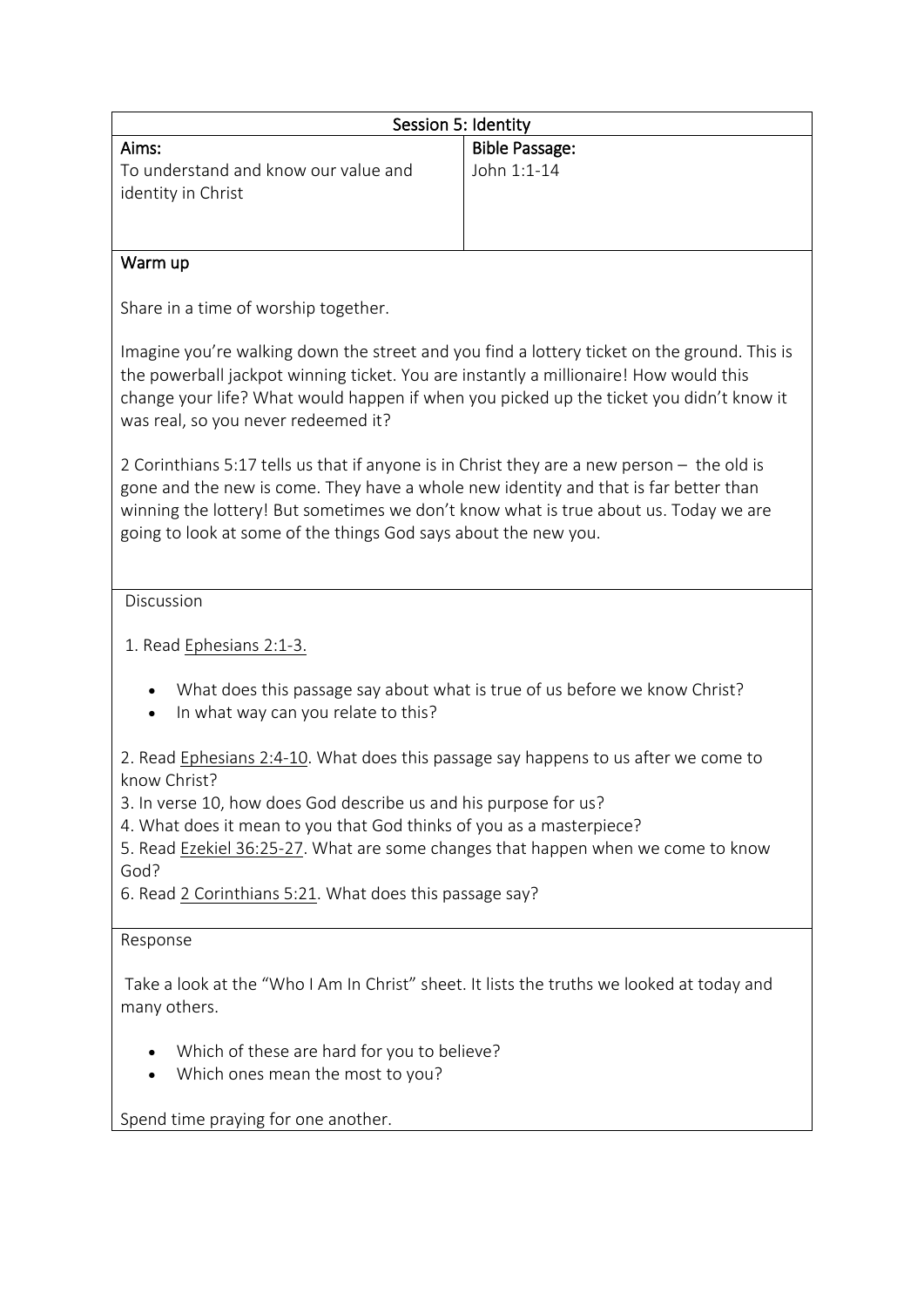# WHO I AM IN CHRIST

If you are a Christian, then the statements below are true of you.

# In Christ, I am accepted…

[John](https://www.biblegateway.com/passage/?search=John+1%3A12&version=NIV) 1:12 — I am God's child.

John [15:15](https://www.biblegateway.com/passage/?search=John+15%3A15&version=NIV) — As a disciple, I am a friend of Jesus Christ.

[Romans](https://www.biblegateway.com/passage/?search=Romans+5%3A1&version=NIV)  $5:1 - 1$  have been justified.

1 [Corinthians](https://www.biblegateway.com/passage/?search=1+Corinthians+6%3A17&version=NIV) 6:17 — I am united with the Lord, and I am one with Him in spirit.

1 [Corinthians](https://www.biblegateway.com/passage/?search=1+Corinthians+6%3A19-20&version=NIV) 6:19-20 — I have been bought with a price and I belong to God.

1 [Corinthians](https://www.biblegateway.com/passage/?search=1+Corinthians+12%3A27&version=NIV) 12:27 — I am a member of Christ's body.

[Ephesians](https://www.biblegateway.com/passage/?search=Ephesians+1%3A3-8&version=NIV) 1:3-8 — I have been chosen by God and adopted as His child.

[Colossians](https://www.biblegateway.com/passage/?search=Colossians+1%3A13-14&version=NIV) 1:13-14 — I have been redeemed and forgiven of all my sins.

[Colossians](https://www.biblegateway.com/passage/?search=Colossians+2%3A9-10&version=NIV) 2:9-10 — I am complete in Christ.

[Hebrews](https://www.biblegateway.com/passage/?search=Hebrews+4%3A14-16&version=NIV) 4:14-16 — I have direct access to the throne of grace through Jesus Christ.

# In Christ, I am secure…

[Romans](https://www.biblegateway.com/passage/?search=Romans+8%3A1-2&version=NIV) 8:1-2 — I am free from condemnation.

[Romans](https://www.biblegateway.com/passage/?search=Romans+8%3A28&version=NIV) 8:28 — I am assured that God works for my good in all circumstances.

[Romans](https://www.biblegateway.com/passage/?search=Romans+8%3A31-39&version=NIV) 8:31-39 — I am free from any condemnation brought against me and I cannot be separated from the love of God.

2 [Corinthians](https://www.biblegateway.com/passage/?search=2+Corinthians+1%3A21-22&version=NIV) 1:21-22 — I have been established, anointed and sealed by God. [Colossians](https://www.biblegateway.com/passage/?search=Colossians+3%3A1-4&version=NIV) 3:1-4 — I am hidden with Christ in God.

[Philippians](https://www.biblegateway.com/passage/?search=Philippians+1%3A6&version=NIV)  $1:6 - 1$  am confident that God will complete the good work He started in me. [Philippians](https://www.biblegateway.com/passage/?search=Philippians+3%3A20&version=NIV) 3:20 — I am a citizen of heaven.

2 [Timothy](https://www.biblegateway.com/passage/?search=2+Timothy+1%3A7&version=NIV) 1:7 — I have not been given a spirit of fear but of power, love and a sound mind. 1 [John](https://www.biblegateway.com/passage/?search=1+John+5%3A18&version=NIV) 5:18 — I am born of God and the evil one cannot touch me.

# In Christ, I am significant…

[John](https://www.biblegateway.com/passage/?search=John+15%3A5&version=NIV) 15:5 — I am a branch of Jesus Christ, the true vine, and a channel of His life.

John [15:16](https://www.biblegateway.com/passage/?search=John+15%3A16&version=NIV) — I have been chosen and appointed to bear fruit.

1 [Corinthians](https://www.biblegateway.com/passage/?search=1+Corinthians+3%3A16&version=NIV) 3:16 — I am God's temple.

2 [Corinthians](https://www.biblegateway.com/passage/?search=2+Corinthians+5%3A17-21&version=NIV)  $5:17-21$  – I am a minister of reconciliation for God.

[Ephesians](https://www.biblegateway.com/passage/?search=Ephesians+2%3A6&version=NIV) 2:6  $-$  I am seated with Jesus Christ in the heavenly realm.

[Ephesians](https://www.biblegateway.com/passage/?search=Ephesians+2%3A10&version=NIV) 2:10 — I am God's workmanship.

[Ephesians](https://www.biblegateway.com/passage/?search=Ephesians+3%3A12&version=NIV) 3:12 — I may approach God with freedom and confidence.

[Philippians](https://www.biblegateway.com/passage/?search=Philippians+4%3A13&version=NIV) 4:13 — I can do all things through Christ, who strengthens me.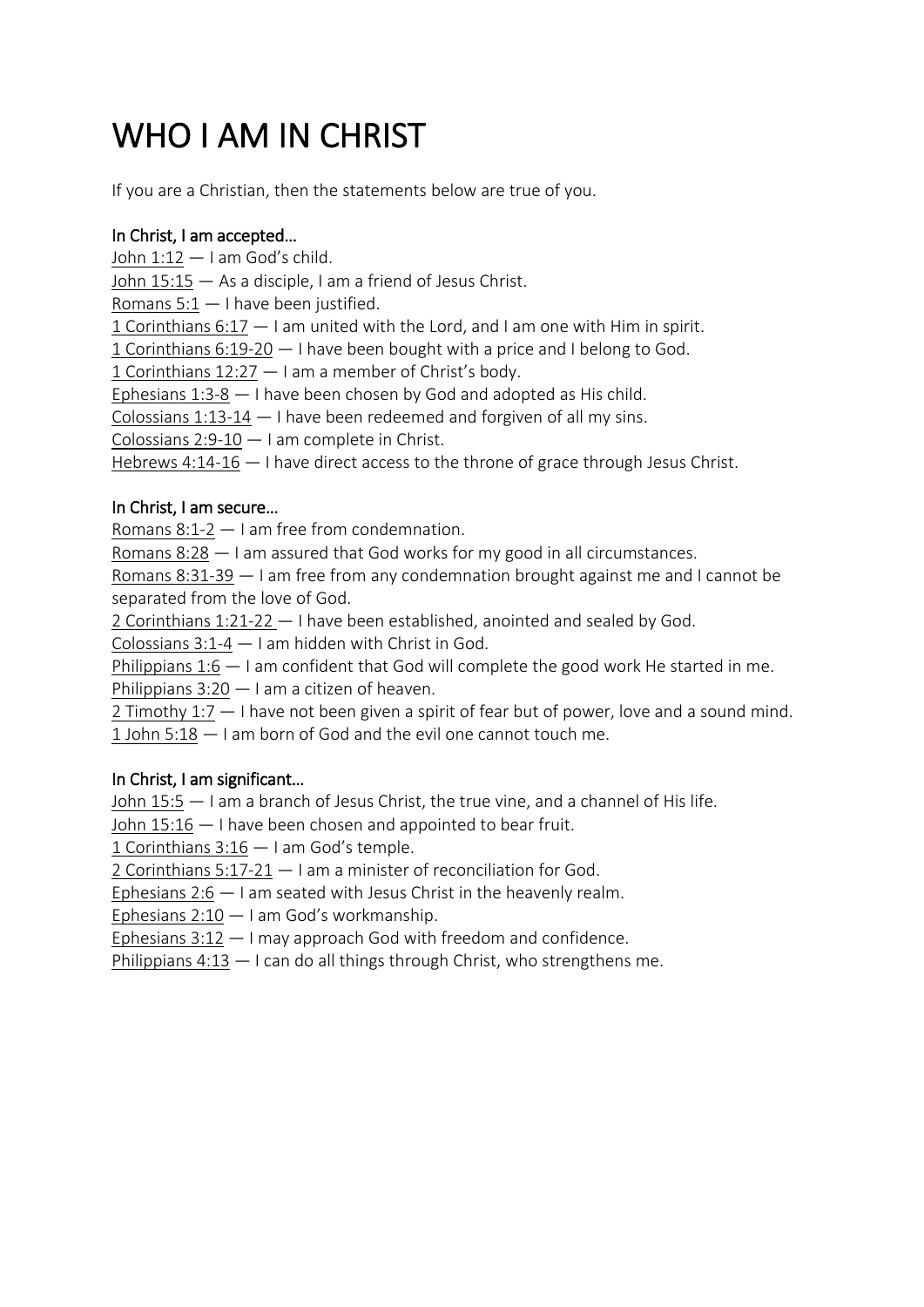| Session 6: Relationships                                                                                                                     |                              |
|----------------------------------------------------------------------------------------------------------------------------------------------|------------------------------|
| Aims:<br>To explore principles of growing in<br>relationship with one another.                                                               | Bible Passage: Acts 2: 42-27 |
| Warm up                                                                                                                                      |                              |
| Spend some time worshipping God together.                                                                                                    |                              |
| <b>Discussion</b>                                                                                                                            |                              |
| Describe someone who has been a really good influence on your faith.                                                                         |                              |
| Read Acts 2:42-47.                                                                                                                           |                              |
| This is a description of the early church. How can adopt some of these practices or<br>principles into our personal and church life today?   |                              |
| The church is not a building but a gathering of people. How can we keep our relationships,<br>positive, affirming and healthy in the church? |                              |
| What would you expect of healthy small group relationships? How can we develop them?                                                         |                              |
|                                                                                                                                              |                              |
|                                                                                                                                              |                              |
| Response<br>You may like to consider developing some group principles or commitments.                                                        |                              |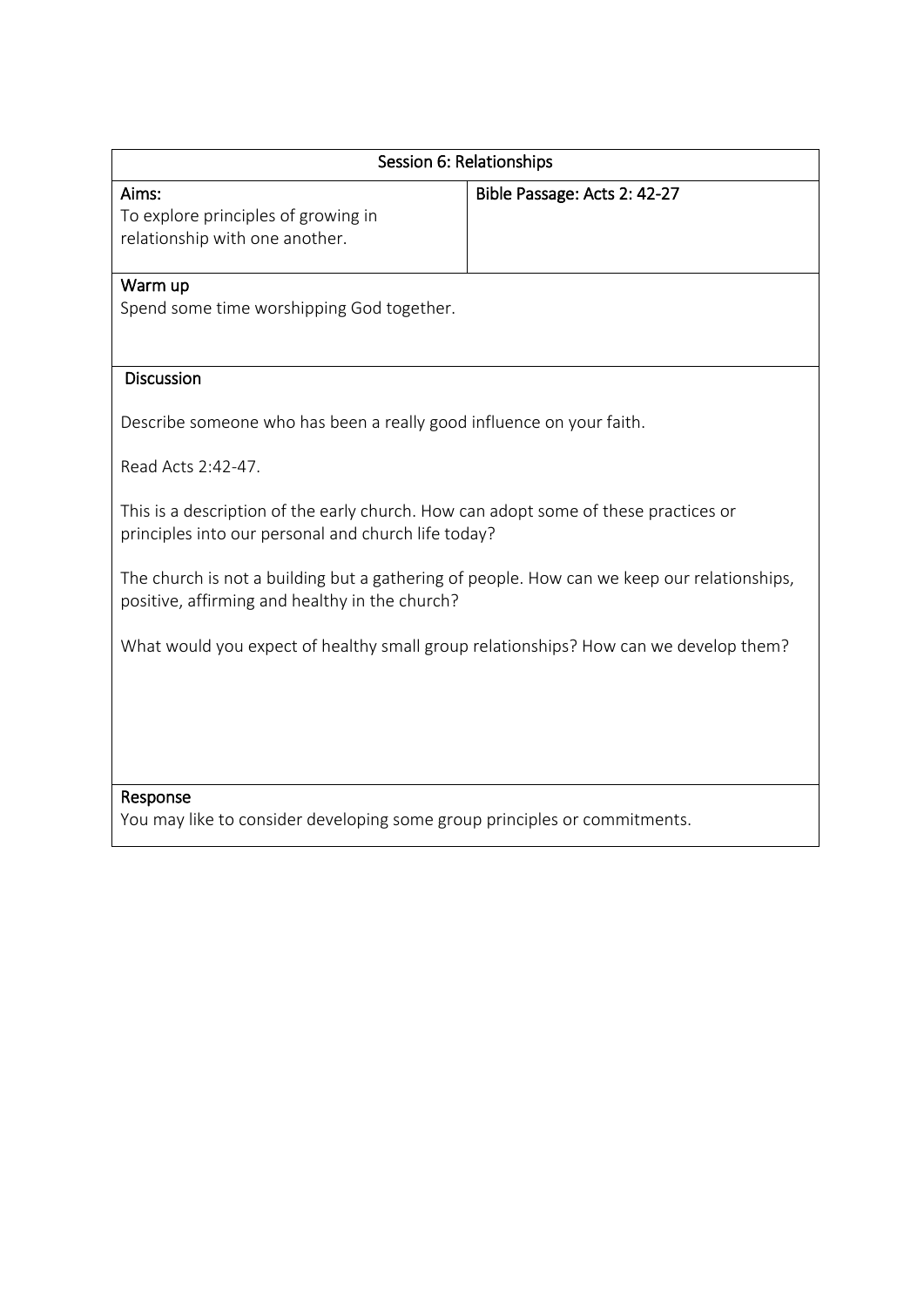| Session 7: Growth                     |                       |
|---------------------------------------|-----------------------|
| Aims:                                 | <b>Bible Passage:</b> |
| To consider our own growth and how we | Matthew 13:1-18       |
| may grow as a group.                  |                       |
|                                       |                       |
|                                       |                       |
| Warm up                               |                       |

Describe a time when you grew significantly in your faith. What was a key factor?

#### **Discussion**

- 1. Read the Bible passage.
- 2. What are the factors associated with growth?
- 3. What are some of the signs of growth in our lives?
- 4. Mark Pickett, in the DNA Course, says growth is accelerated through connection, obedience, suffering and service. To what extent to do you agree?

#### Response

Spend some time praying over each other and listening for words of knowledge and encouragement for each other.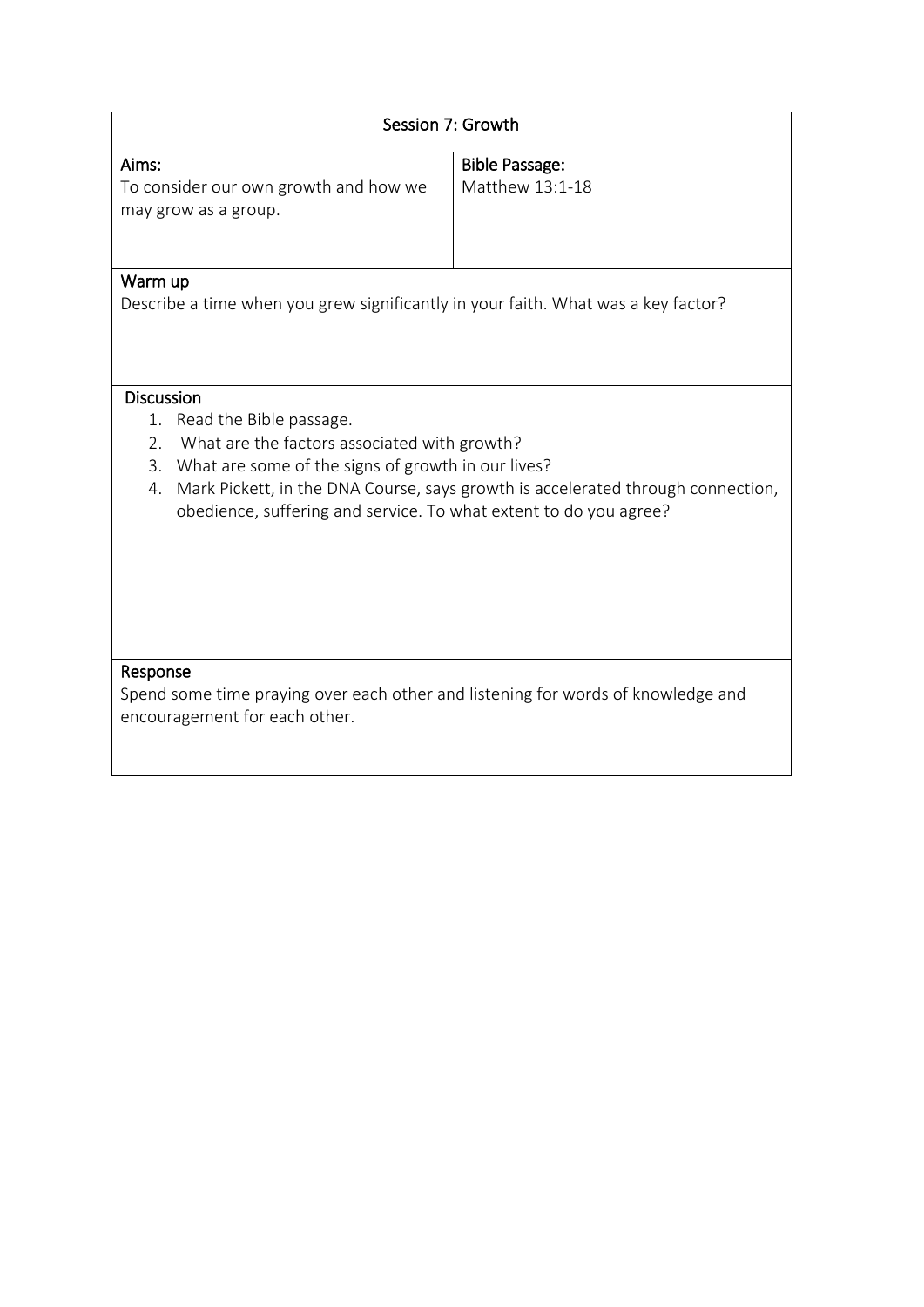| Session 8: Generosity                  |                                     |
|----------------------------------------|-------------------------------------|
| Aims:                                  | <b>Bible Passage:</b>               |
| To consider our own generosity and our | Various (all from                   |
| potential for generosity as a group.   | https://bibleproject.com/church-at- |
|                                        | home/week1-generosity/)             |
|                                        |                                     |

### Warm up

Where do you find it easy to be generous? Where do you find it difficult?

# **Discussion**

# Read Luke 12:22-34

Where do you see the generosity of God in the world, your life, or the story of the [Bible?](https://bibleproject.com/videos/the-story-of-the-bible/) What are you most grateful for?

What are you anxious about in your present situation? Reflect on God's love and care and how it might help alleviate your anxiety.

# Read [1 Timothy 6:17-19](https://bibleproject.com/church-at-home/week1-generosity/#ref-1_Timothy_6:17-19)

In times of crisis, a scarcity mindset—focusing on what we don't have—can easily cause us to cling to worldly goods. Do you experience this? What would you and others around you gain by trusting God's generous love instead?

This passage includes a special command to the rich to be generous. While we might not be rich in wealth, we have all been given gifts that we can share with others, like our time, care, [prayer,](https://bibleproject.com/explore/shema-listen/) resources, etc. Reflect on what you can share specifically and with whom.

# Read [2 Corinthians 8:1-9](https://bibleproject.com/church-at-home/week1-generosity/#ref-2_Corinthians_8:1-9)

In this passage, Paul says that becoming rich is found in Jesus. What does this mean? Is Paul talking about worldly wealth or something else?

The Macedonians are presented as a positive example of a group that joyfully gave in the midst of trial and poverty. As a group, they made a huge impact. What groups can you join with to do something meaningful in this time?

# Response

What does a generous small group look like?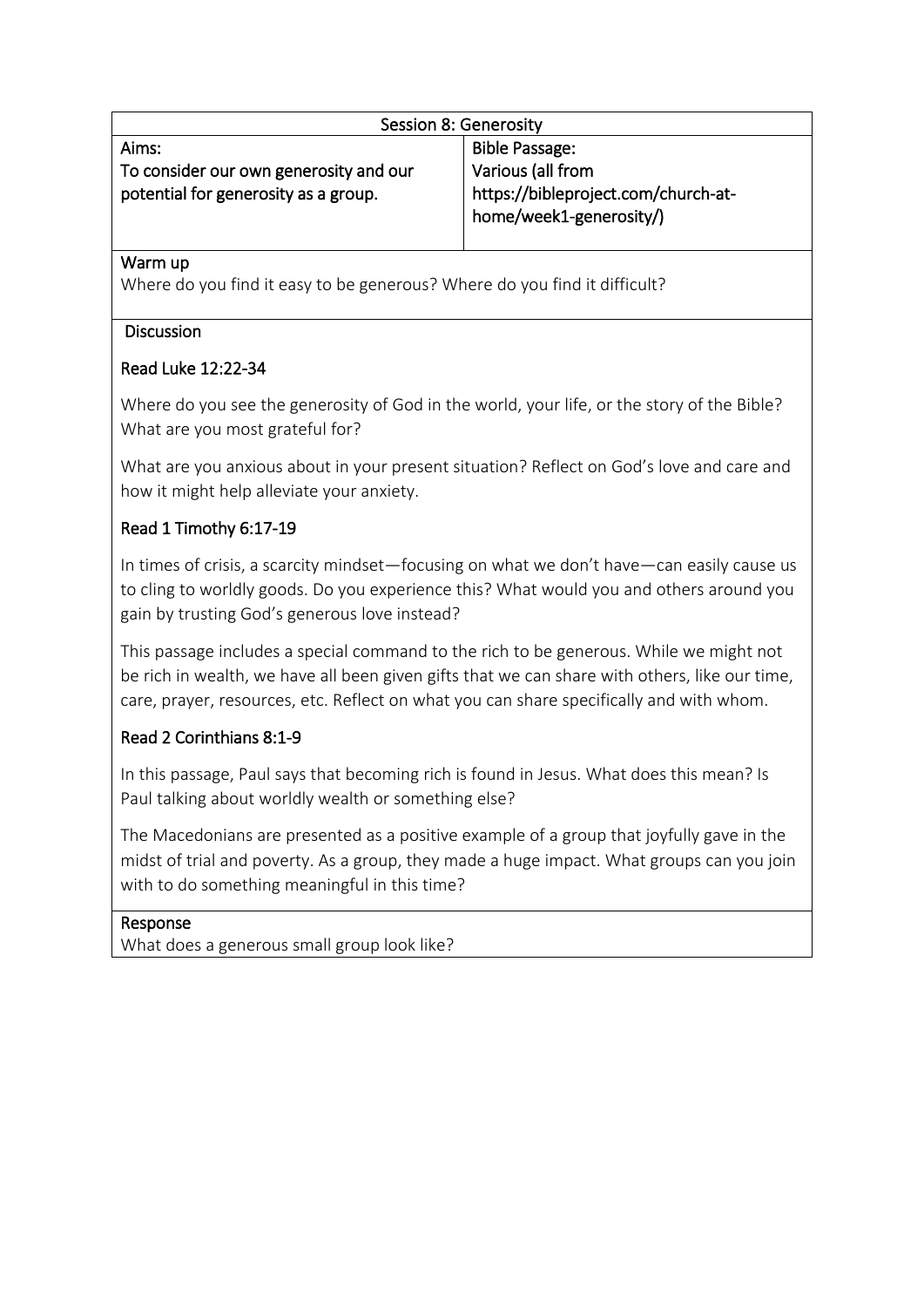| Session 9: Service                                                                                                                                                                                                                                                                                                                 |                                                                             |
|------------------------------------------------------------------------------------------------------------------------------------------------------------------------------------------------------------------------------------------------------------------------------------------------------------------------------------|-----------------------------------------------------------------------------|
|                                                                                                                                                                                                                                                                                                                                    |                                                                             |
| Aims:<br>To consider how we serve the people we<br>know, our church and the world.                                                                                                                                                                                                                                                 | <b>Bible Passage:</b><br>Exodus 35, Matthew 5:13-16 or Romans<br>$12:9-21.$ |
| Warm up<br>What skills or talents do you have?                                                                                                                                                                                                                                                                                     |                                                                             |
| <b>Discussion</b><br>Read Exodus 35, Matthew 5:13-16 or Romans 12:9-21.<br>1.<br>Hand out copies of the Swedish Method of Bible Study. Try asking some of the<br>2.<br>questions about Exodus 35. https://theresource.org.uk/wp-<br>content/uploads/2019/11/Swedish Bible Study.pdf<br>Discuss your observations as a group.<br>3. |                                                                             |
| Response<br>Is there an area where you could serve as a group? Could you consider hosting an event or<br>perhaps taking on serving coffee once a month?                                                                                                                                                                            |                                                                             |